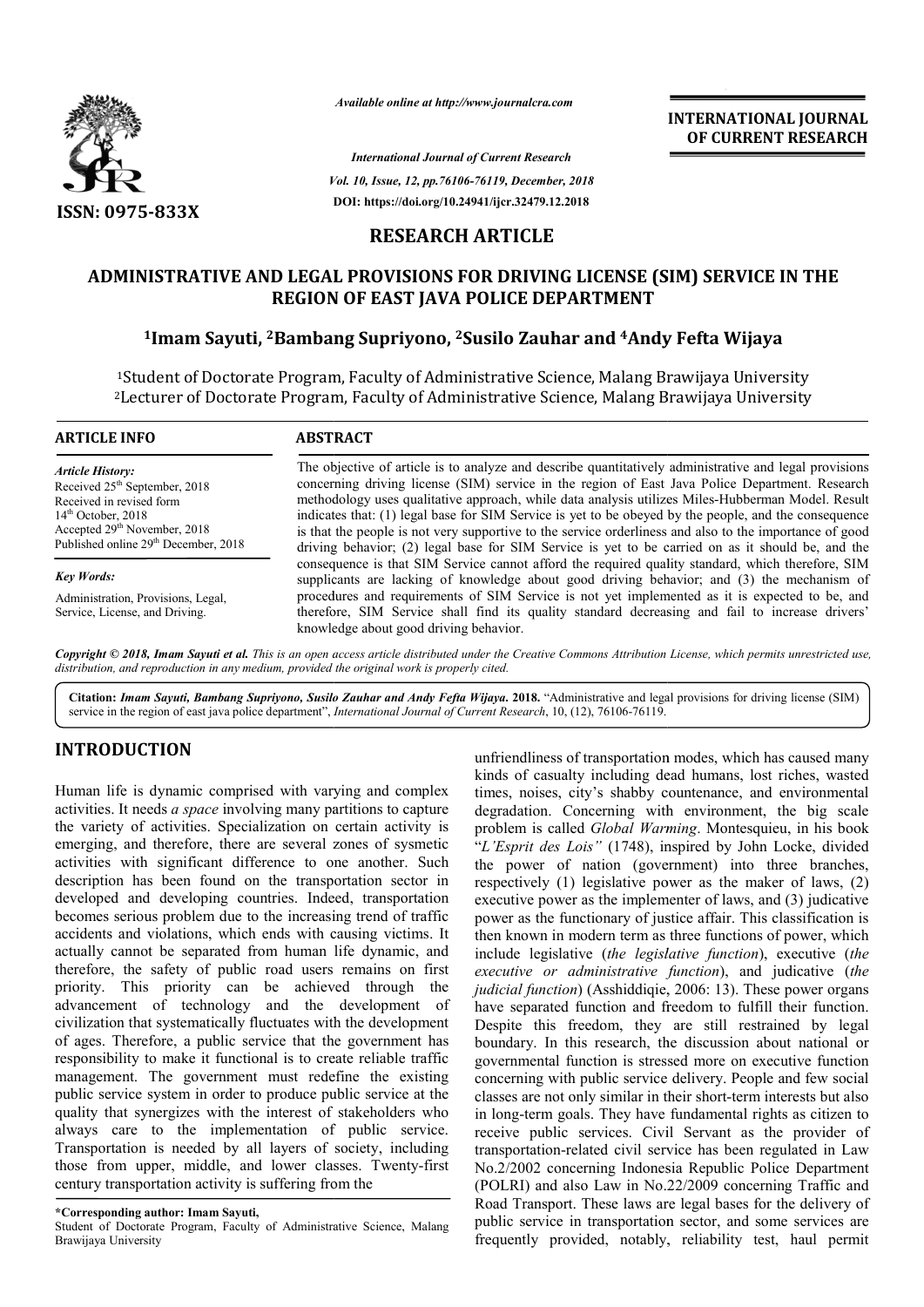issuance, and driving license (SIM) issuance. The involvement of POLRI into Indonesian transportation policy is manifested by acting as a stakeholder with discretions to enforce traffic laws. Therefore, POLRI does remain active in supporting this transportation policy. One form of this support is shown by POLRI's participation into determination of traffic-related public services that must be delivered to the people. This determination then produces three services that are mostly provided, respectively reliability test, haul permit issuance, and driving license (SIM) issuance. The delivery of these services is regulated by Law No.22/2009 concerning Traffic and Road Transport, which the execution of this law is arranged through POLRI Commissioner's Decree No.9/2012 concerning Driving License (SIM) and also through Government Regulation No.50/2010 concerning Tariff on Non-Tax Revenue Type Received by POLRI. Therefore, the existence of POLRI as public organization is very vital and has significant effect on public service delivery, including public service related with driving license (SIM) issuance.

#### **Administrative and Legal Provisions Concerning Application for SIM**

The requirements concerning application for New SIM (Government Regulation No. 44/1993, Article 217 Verse 1) include: (1) Submitting written application; (2) Can write and read letters; (3) Has adequate knowledge about road traffic and basic technique of driving motor vehicles; (4) Being compliance with age limit, which is 16 years old for SIM C and SIM D, 17 years old for SIM A, and 20 years old for SIM B1 and SIM B2; (5) Having ID Card or other personal identifier; (6) Having skills for driving motor vehicles; (7) Being physically and mentally healthy; (8) Passing through Theory Test and First & Second Practice Tests; and (9) Holding SIM A at least for 12 months before applying for SIM B1, and holding SIM B1 at least for 12 months before applying for SIM B2. Requirements of application for SIM in Public Type include: (1) Holding SIM A before applying for SIM A Public; holding SIM A Public/B1 before applying for B1 Public; and holding SIM B1 Public/B2 before applying for B2 Public; (2) Having experience in driving motor vehicle based on SIM held at least for 12 months; (3) Having knowledge about public transport service, road network and road class, motor vehicle test, and passenger & freight hauling methods; (4) Having ID Card or other personal identifier; and (5) Passing through Theory Test and First & Second Practice Tests; for the supplicants of SIM Public, they must attend Driver Clinic Test.

The supplicants of SIM Public must pass through the tests, which consist of: (1) Theory Test, which examines knowledge about public transport service, road network and road class, motor vehicle specification, passenger & freight hauling methods, and important place at the domicile; and (2) Practice Test, which includes taking and discharging passengers and freights at terminals or the permitted spots, showing the ability in hauling passengers and freights, filling load documents, and understanding ethics and courtesy in driving. Requirements for SIM Examiner (Government Regulation No. 44/1993, Article 221) include: (1) Holding the relevant SIM, which matches with the examined SIM, at least for 3 (three) months; (2) Having education background minimally from Senior High School; (3) Being appointed by the authority officer; (4) Result of SIM Tests (on Government Regulation No. 44/1993, Article 222) must be given at least on 3 (three) work-days since tests

are conducted; (5) The supplicants who fail the tests can redo the tests at least on 14 (fourteen) work-days since the notification of failure without submitting new application; and (6) The supplicants who still fail the re-tests can follow the next re-tests after 60 (sixty) work-days since notification of failure without submitting new application. Issuance and Extension of SIM (Government Regulation No. 44/1993, Article 223 and 224) are explained as follows. Supplicants who pass the tests must receive SIM based on the applied class at least on 1 (one) work-day since the supplicants are declared as passed. SIM can be extended without tests. Main requirements for SIM Extension include: filling application forms, showing ID Card or other personal identifier, and giving SIM that needs extension (old SIM). Health certificate given by physician is needed to indicate that supplicants are physically and mentally healthy. If SIM has exceeded the expiration period for 1 (one) year, the holder must follow theory & practice tests.

In the case when SIM is lost or broken (Government Regulation No. 44/1993, Article 225), the solution is already available. The holder fill into the application forms, show the ID Card or other personal identifier, and give the loss notification from local police or show the broken SIM. SIM Mutation (Government Regulation No. 44/1993, Article 226) involves some processes. SIM holder must report address change to Task Managing Unit for SIM (*Satpas SIM*) at least on 2 (two) months since the movement to the new domicile. If SIM is still usable in the new domicile, then it can be used as it should be. If it expires, it can be extended by showing the notification of address change, ID Card, or personal identifier, but without exams. SIM Administrative Costs (Government Regulation No. 44 /1993) are explained as follows. The costs for SIM Issuance are regulated by Government Regulation No.31/2004 concerning Tariff on Non-Tax National Revenue (PNBP) Type in POLRI's Premises. This regulation is enforced by KAPOLRI's Decree No.Pol.:Skep/1008/XII/2004 dated on 29 December 2004 concerning Administrative Guidance for PNBP Affairs in POLRI's Premises. SIM Issuance costs are differentiated into as follows: (1) New SIM: IDR 75,000.-; (2) SIM Extension: IDR 60.000.-; (3) Driver Clinic Test: IDR 50,000.-; and (4) Medical Check-up by POLRI physician or general physician. Based on KAPOLRI's Telegram No.Pol.:ST/183/II/2005 dated on 11 February 2005 concerning Government Regulation No. 31/2004 concerning Tariff on PNBP Type in POLRI's Premises, it is said that the required costs are only those allowed to be charged from supplicants based on tariff types stated in Government Regulation No. 31/2004. The costs previously charged for health check-up, fingerprint, and Bhakti Bhayangkara Insurance, have been abolished. All provisions that contravene with Government Regulation No. 31/2004 concerning Tariff on PNBP Type in POLRI's Premises are then considered as ineffectual.

Rejection and Revocation of SIM (Government Regulation No.44/1993, Article 228) are described as follows. SIM supplicants may be rejected and their SIM can be revoked under some conditions, such as: The required documents concerning SIM application are not complete; Supplicants still hold SIM at the same class to that of the new SIM they apply for. The revocation of SIM or revocation deadline must be decided by the court in permanent legality. SIM is considered as ineffectual (Government Regulation No. 44/1993, Article 230) under some conditions, such as: The usage period expires; SIM is broken and letters are not readable; It is used by others;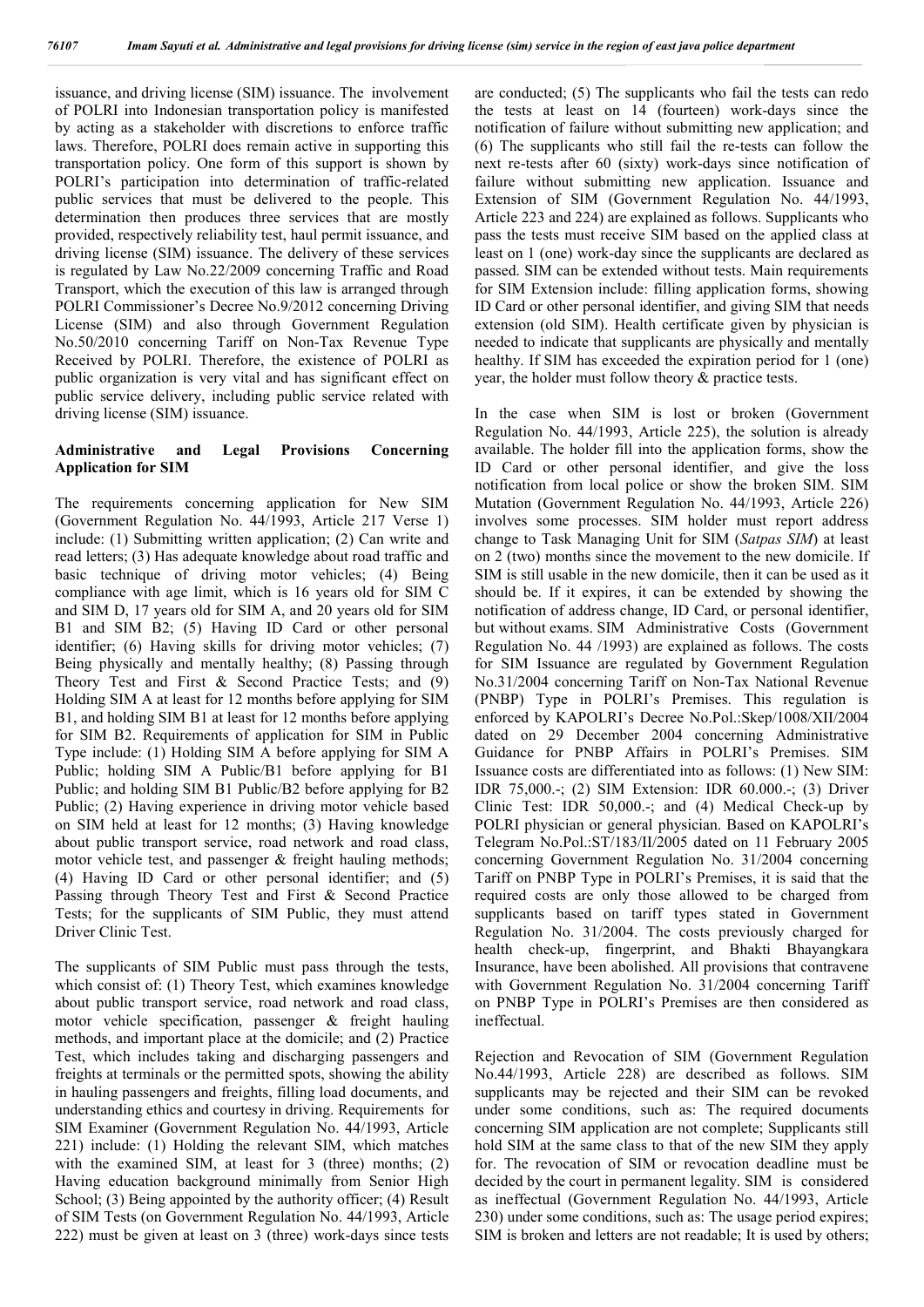It is acquired through illegal way; and Data contained in SIM are changing. Procedure of Acquiring SIM involves several steps. It begins with filling the forms and enclose along with it the copy of ID Card before submitting them to the registration counter. The supplicants are then called on queue serial number to serve theoretical test. If they pass the test, they serve practice test based on SIM type they apply for. When they pass first and second practice tests, they will be called for SIM photograph session. After this session, the supplicants wait in the room, and their queue number will be called to receive the finished SIM.

Procedure of Acquiring SIM Through Online Facility includes several steps: (1) Open the relevant website, http://sim.korlantas.polri.go.id.; (2) Select the menu "Online SIM Registration"; (3) Select application type, either extension or new issuance; (4) Follow registration paths; (5) If registration is success, the supplicants pay the bills through ATM, EDC, or Teller Desk in all BRI's offices; (6) Come to the location of Satpas/Outlet/*SIM Mobile Unit* where the registration is made, and submit health certification to the officer on duty; (7) The officer on duty will do identification and verification of data registered (involving taking photograph, fingerprint, and signature); and (8) Supplicants will serve theory & practice tests, and if they pass, New SIM is ready for issuance. Other provisions have been made for special condition, such as SIM for the disabled. Some exceptions are given without destructing the essence of law. Exceptions may differ with cases. In some cases, physician notification is needed to ensure that the disability shall not prevent supplicants from exploiting driving techniques, and that the disabled will not put the self and others in danger. The application for SIM for the disabled is only limited to SIM A and SIM C, but not for SIM Public. Interestingly, requirements and mechanisms for acquiring SIM for the disabled are made similar to those for SIM Public. SIM For Foreigner is also available but it is only limited for SIM A and SIM C. The issuance of SIM Public must involve permit from Department of Employment, and the supplicants for such SIM must be able to show Temporary Residence Permit (KIMS), Self-Notify Token (STMD), and most importantly, Passport/Visa/ Demographic Identifier. Foreigners who have long lived in Indonesia can acquire SIM For Foreigner with 5-year expiration period. Embassy staffs and their families may hold such SIM with 5-year expiration period. Foreigners who work as expert in Indonesia are only given 1-year expiration period. Tourists are provided maximally 1-month expiration period, and it is limited only to SIM C. If the holders must return to the home country, they must report to Satpas that releases their SIM.

Moreover, there is a plan made among ASEAN members to produce SIM Domestic that can be used among ASEAN countries. The idea of SIM Domestic has been acknowledged by ASEAN countries and already followed up with agreement by which driving license released by each member shall be acceptable in other member countries. Still, there is an issue concerning how to ensure the validity of driving license brought by visitors from other member countries. Indonesia anticipates this issue by developing relevant validation procedure. Singapore is the front runner for this trend. Several classes of SIM have different allocation of usage, and it is explained as follows: (1) SIM A is for driving the vehicles that carry the load for 2,000 kg or more, among others is bus and heavy truck; (2) SIM B2 is for driving the vehicles that carry

the load for more than 1,000 kg, among others is heavy tractor, tractor with patch cart, and double-decker bus. Vehicles with patch cart, but the load is 1,000 kg or less, can be driven with SIM B1. Load weight allowed to be carried by bus, delivery truck, and patch cart, is determined by DLLAJ (the Directorate of Traffic and Road Transport). Bus and delivery truck must be tested first before it is driven on the road to determine the allowance of load weight to carry. SIM A Special is given to drive three-wheel vehicle with car body that carries passengers/goods (not referring to motorcycle with outboard carriage). Three-wheel vehicle without car body can be driven with the usual SIM A.

The arrangement for acquiring SIM at upper level is elaborated as follows:

(1) The supplicants may acquire SIM A without holding SIM C at first, and so may the reverse. SIM B1 can be acquired only if the supplicants hold SIM A at least for 12 months; (2) SIM B2 is acquired only if the supplicants hold SIM B1 at least for 12 months; (3) The supplicants of SIM A, B1, and B2 in Public Type, must hold SIM A, B1, and B2 also in Public Type, at least for 6 months; (4) SIM A Public can be promoted to B1 Public after holding SIM A Public at least for 12 months; (5) SIM B1 Public can be promoted to B2 Public after SIM B1 Public is held at least for 12 months.

Driving License (SIM) Service in the region of East Java Police Department has served many applications for New SIM since January 2013 (Source: Traffic Directorate for East Java Police Department, 2013). New SIM issuance is given only after the supplicants pass the requirements. The dominant issuance includes SIM C with 38,118 units and SIM A with 16,918 units.

Also, Driving License (SIM) Service in the region of East Java Police Department has served many applications for SIM Extension since January 2013 (Source: Traffic Directorate for East Java Police Department, 2013). The application for SIM Extension is dominated by SIM C with 72,174 units and SIM A with 18,475 units. Applications for other SIMs also exist but the level is not significant, such as SIM A with 53 units, SIM D with 2 units, SIM B1 Public with 886 units, and SIM B2 with 366 units.

Driving License (SIM) Service in the region of East Java Police Department has also served many applications for SIM A and SIM C, either in new or extension categories. A nongovernment organization, called Imparsial, has conducted survey on this SIM Service, especially on these categories. The survey started from 17 June to 04 July 2011, and it was carried out to 500 respondents witherror rate of 4 percents. The sample is obtained through Multistage Random Sampling. Result showed that there are around 75.8 percents respondents admitting the existence of fraud in SIM Service. They do not satisfy with police performance relating with SIM Service (Detik, 2011). One accussed fraud is illegal quotation practice done by police officers in SIM issuance. Due to the persistence of this fraud, it becomes the most highlighted corrupt practice in SIM issuance. Therefore, as public servant, POLRI is required to have work mechanism and work product that may help the creation of orderliness, pleasure, and security to the people. As shown by the laws, SIM issuance must be delivered through a systematic system to produce optimum service, to satisfy supplicants, and to warrant that SIM is a POLRI's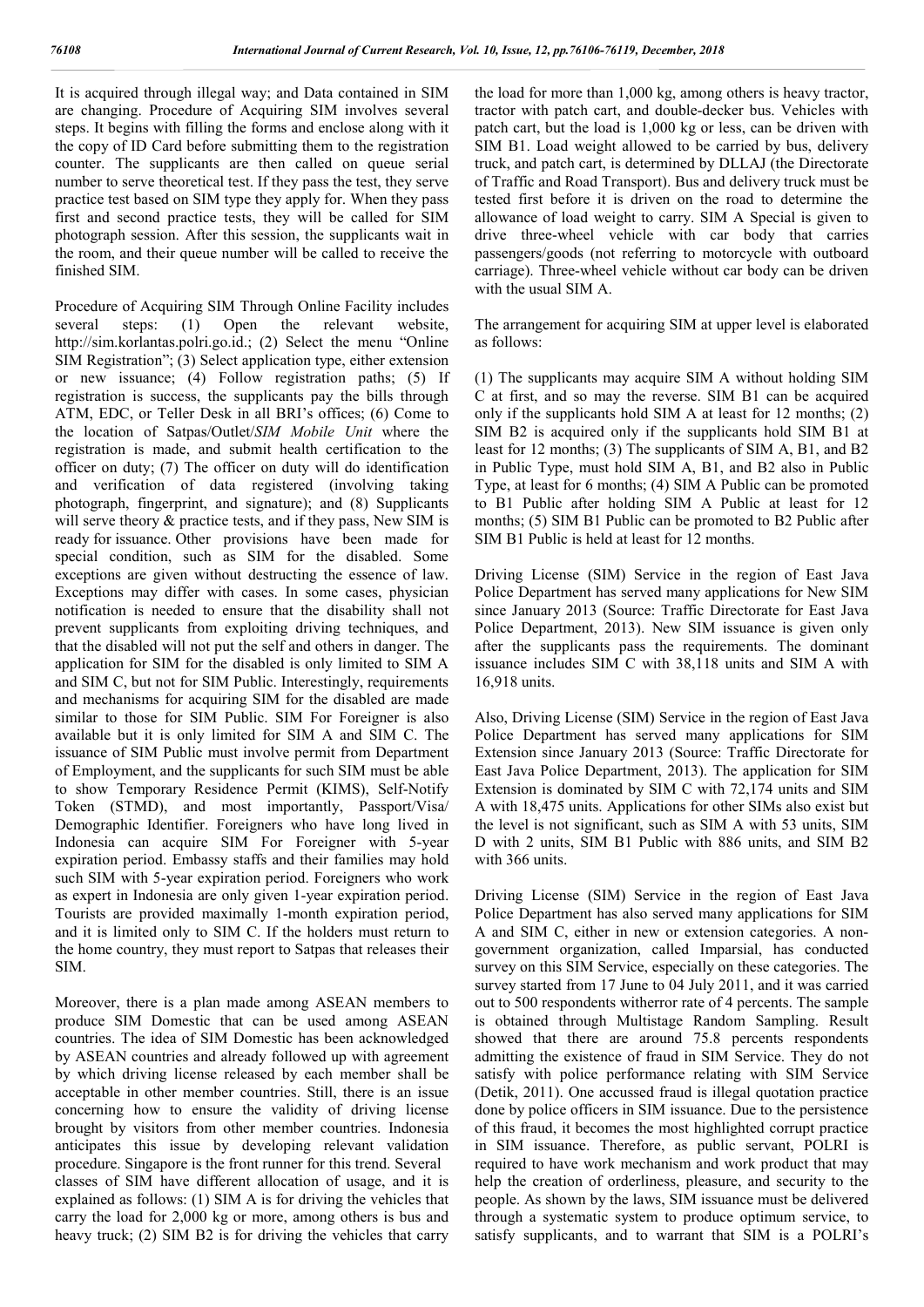product bestowed to the supplicants to be used on demand with responsibility. Otherwise, bad things can happen. The imprecision of SIM issuance – due to some factors, including fraud – has caused casualties, as proved by traffic accident data released by the Ministry of Liaison for Indonesia Republic dated on December 2010. In that year, the vehicle accident rate reaches 47,621 cases, with victims classified as follows: (1) light injury around 18,802 individuals; (2) heavy injury around 45,882 individuals; and (3) dead around 14,334 individuals. Based on data published by POLRI Headquarter, it was shown that during 2011, the traffic accident rate has reached 106,129 cases. In those accidents, 30,629 individuals are dead, 35,787 are heavily injured, and 107,281 individuals suffer from light injury. The rates are higher than those in 2010. This increase is caused by many factors, such as *human error*, *technical error*, and natural disaster. In Indonesia, the most dominant cause to this accident is human error, which around 90% of accidents occured, and it is often related with the unreliablity of road users who are indeed holding driving license (Kompasiana, 2012).

Concerning with this reality, it must be noted that the safe key in using public road is to understand that human factor is correlated with individual behavior. Regardless who is the perpetrator or victim in traffic accident, both have been given formal legality to hold SIM issued by POLRI. Therefore, the quality of SIM issued, especially SIM A and SIM C, shall be subjected to reconsideration and evaluation. In SIM Service context, service quality is determined by service mechanism. SIM Service mechanism is made of some stages, such as identification & verification, registration, examination, publishing, and archiving. These stages are designed to help the officers at SIM Service counter to assure that supplicants are indeed reliable to receive SIM they apply for, based on administrative documents, precision of allocation, and permit that is given. Identification & Verification, and also Registration, are stages designed to ensure that SIM supplicants have met administrative requirements, including have reached age limit, have ID Card (for indigenous), allow ten digits to be printed, and others. Examination Stage (or test) involves theory and practice tests. Theory test is aimed to examine knowledge and understanding of supplicants concerning traffic regulations, while practice test is conducted to examine driving skill of the supplicants to ensure that they are reliable to apply driving license. Publishing Stage is the final verification to ascertain that SIM is reliable to be printed and bestowed to the right holder who is responsible in driving vehicle. Archiving Stage is the stage to store the documents of SIM supplicants to document the data.

Stage that is yet to be socialized or yet to be understood is Reevaluation Stage, where SIM reliability is subjected to reevaluation, especially when the holder violates traffic laws and be punished based on violation count. Given with the imbalance between road availability and number of vehicles, thus reevaluation helps decreasing violation and accident rates. Therefore, it can be said that SIM is a method used by POLRI to decrease traffic violation and accident rates by which it is expected that road users drive safe. Indeed, safety in using public road can be achieved by giving SIM in correct and precise ways. SIM issuance procedure must be correct, and the issuance is precisely given to the supplicants who are indeed permitted to drive due to their psychological stability, their knowledge and understanding about traffics, and their responsibility to other users of public road.

Pursuant to the explanations above, early deduction is made, which is that the correct procedure of SIM issuance, which emphasizes on attitude or mental assessment, and also on understandings about traffic regulations, is a factor that may suppress the number of traffic accident cases. Other important factor is the reevaluation on the driving licence hold by the violator of traffic laws based on violation count. Although there are few other factors decreasing traffic accident cases, including reliable road infrastructure and good road geographic condition, this research is emphasized more on driver's attitude. If the driver has good attitude in driving, has adequate knowledge about traffic, and has proper driving skill, then it is possible to minimize the accident rate and to deliver the safety of road users. Therefore, SIM issuance mechanism must be evaluated from which SIM can be functioned maximally to establish good and responsible drivers. Referring to the background and empirical issues described previously, the author determines the problem that becomes the pressure point of this research. It is represented by question: "How is the implementation of administrative and legal provisions for Driving License (SIM) Service in the region of East Java Police Department". The objective of this research is to describe and analyze administrative and legal provisions for Driving License (SIM) Service in the Region of East Java Police Department.

# **MATERIALS AND METHODS**

Research uses qualitative approach to explain the complex detail about individual and group phenomenon using *grounded theory*.

Focus of research is still related with problem and objective of research. Therefore, research is focused on public service concerning Driving License (SIM) Service at Traffic Directorate for East Java Police Department, especially related with the legal base and the implementation of legal base of SIM Service. Matters to be focused on include: (1) the issuance of New SIM; (2) the extension of Old SIM; (3) SIM issuance costs; and (4) Additional Terms of SIM Issuance. Research location is the Regional Office of East Java Police Department. This location is chosen because it is a place or work unit that provides data or information that are accurate and relevant to the problem of research. Research type is qualitative, which therefore, main source of the data includes words and actions, and the additional data are documents and other relevant recordings (Loftland and Loftland, 1984). Therefore, there are few types of data source, respectively: (1) Informant, (2) Event, and (3) Document. Data collection technique is one suggested by Lofland and Lofland (1984). This technique involves three stages. First, the author enters the location of research (*getting in*). Second, the author builds relationship with the subjects (*getting along*), and the third is collecting the data (*logging the data*).

Data collection method (*logging the data*) in qualitative research is meant to be collecting various kinds of data and using times in effective ways while collecting information from research location. According to Creswell (2010), the procedure of data collection in qualitative research involves four methods, such as: (1) Observation, (2) Interview, (3) Documentation, and (4) Audio-Visual. According to Denscombe (2007), there are four instruments to be used in data collection, such as: questionnaire, interview, observation, and documentation. Each method is an instrument for the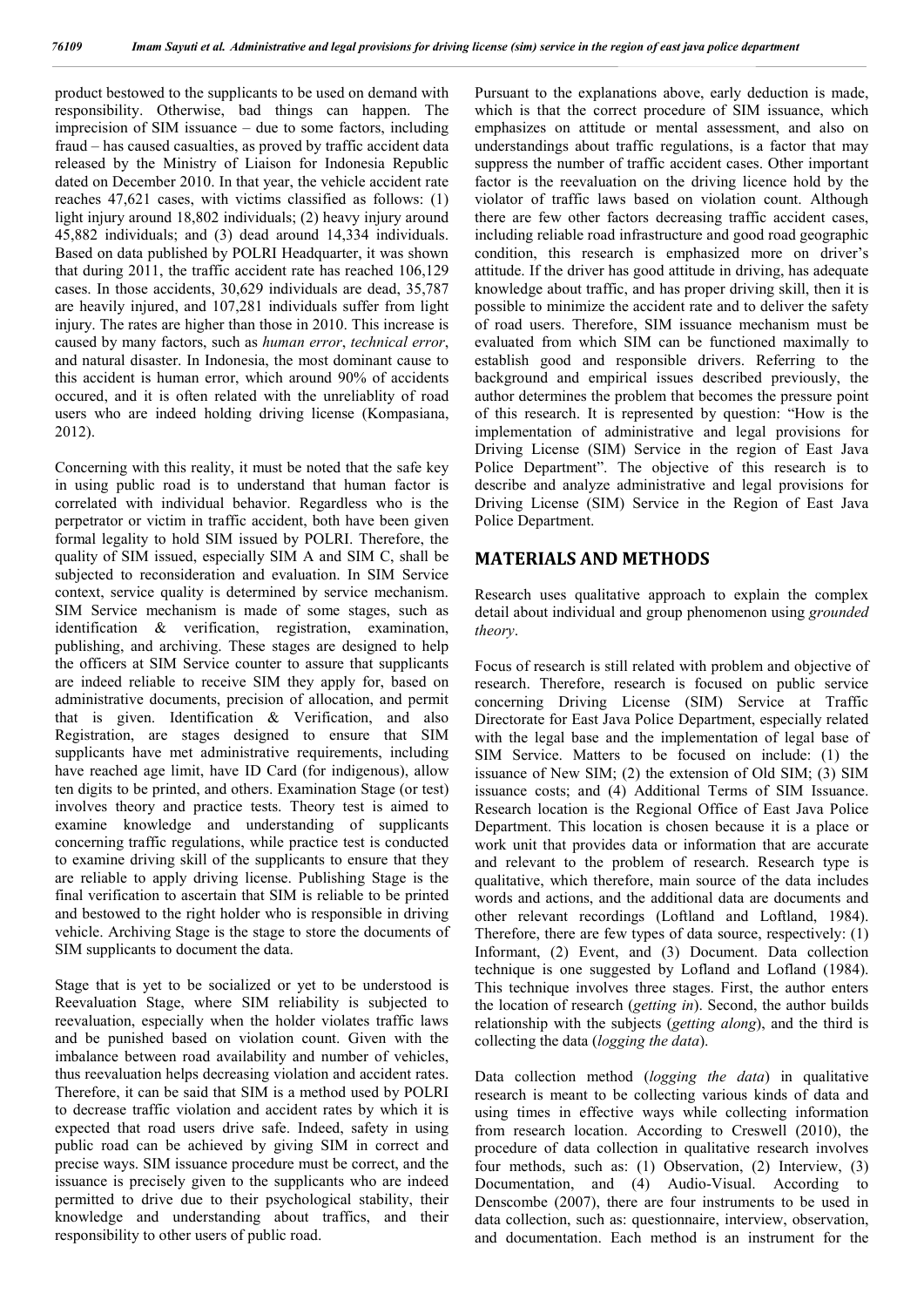author to collect empirical data. It helps the author to obtain: (1) the clear description about something; (2) the accurate measurement; and (3) the understanding about facts and events of the subjects. In this research, data collection (*logging the data*) is done with few activities such as: (1) Interview; (2) Observation; and (3) Documentation. Data analysis technique involves 3 (three) step models, such as: (1) Data Reduction; (2) Data Presentation; and (3) Conclusion Remark or Verification. Data validity is designed to understand the degree of data validity by using four yardsticks, such as: "*credibility* (whether it can be trusted or not), *transferability* (whether it can be disseminated or not), *dependability* (whether it is reliable or not), and *confirmability* (whether it is certain or not)" (Lincoln and Guba, 1984 in Moleong, 2005).

# **RESULT AND DISCUSSION**

# **RESULTS**

Indonesia Republic Police Department, also known as POLRI, is the national police force with several roles to play, such as keeping the security and orderliness for the people, enforcing the laws, and protecting the people for the sake of maintaining national security. In order to fulfill these roles, to optimize the achievement of targets, and for the sake of interest on task completion, then Government Regulation is made concerning the apportionment of legal region to be administered by POLRI. Indeed, Indonesia Republic Police Department is one of governmental institutions assigned as a tip-of-spear for law enforcement in the country. It is not easy task because POLRI must stand directly before the people. Law enforcement compels people to be aware with laws and then obey the laws. Any traffic violations must be dealt by law procedures and provisions. Law No.2/2002 concerning Indonesia Republic Police Department contains with several expectations such as:

- (1) Police officers must be self-supported, high-quality, and professional.
- (2) Police officers must complete their tasks and responsibilities in correct and precise ways, at the desired quality, and emphasizing on justice, police laws, and human rights.
- (3) Orderliness, security, and peace among the people shall be produced through the improvement of law conscience, law obedience, and law enforcement.

Police legal region is apportioned (divided) through a harmonious process, meaning that it is done in consistent way with the apportionment of administrative region in local government. Therefore, certain region in a local government may have an integrated criminal justice system that is designed on the interests of local police department's functions and roles, the authority of POLRI, regional width, and population rate. Harmonization is crucial issue because police's legal region differs from local government's administrative region.

Traffic Directorate for East Java Police Department is the organizational part of POLRI with assignment in East Java Region. East Java Police Department has several tasks such as: keeping the security, maintaining orderliness, enforcing the law, and giving protection to the people, as well as completing other tasks in East Java legal region based on law provisions and regulations concerning with POLRI. Same conditions, therefore, also prevail for Traffic Directorate for East Java Police Department.

**Public Service at SIM Division in Traffic Directorate for** East Java Police Department.

#### **Legal Base of SIM Service**

There are some legal bases used to underline SIM Service given by Task Managing Unit (SATPAS). The unit is the administrative element that is directly reported to Traffic Directorate for East Java Police Department:

(1) UUD 1945 as National Constitution; (2) Law No. 25/2009 concerning Public Service; (3) The Decree of the Minister of National Apparatus Efficiency (Kep.Men.Pan) No.7/2010 concerning the Manual of Performance Assessment for Public Service Oganizing Unit; (4) Law No.22/2009 concerning Traffic and Road Transport; and (5) Regulation of POLRI Commissioner No.9/2012 concerning Driving License.

UUD 1945 is the ultimate source of all sources of law. It is a main base of all activities done by SATPAS SIM in the Regional Office of East Java Police Department. Article 1 Verse (3) of UUD 1945 says that Indonesia is a legal country, which the governance must be pursuant to the amendment of National Constitution in Chapter XA concerning Human Rights, Article 28i Verse (2) saying that "*every human has right of freedom out of discriminative treatment by whatever reasons and also has right to be protected from such treatment*". Therefore, services delivered by SATPAS SIM have been in compliance with provisions in UUD 1945. Concerning with service delivery aspect, the performance of SATPAS SIM has been consistent with Law No.25/2009 concerning Public Service. The base of implementation of this Law is Government Regulation No.96/2012 concerning the Implementation of Law No.25/2009. Article 15 of the 2009 Law is stating that:

Public Service Organization is required to do things as follows: to determine and publish service standard and service declaration; to hire competent staffs; to provide structuresinfrastructures and public service facilities to produce reliable service climate; to provide high quality services as required by service standard; to take active participation in any activities designed to obey the laws concerning public service delivery; to take responsibility for the delivered services; to help people to understand their rights and obligations; to be accountable to the laws when there is resignation or retirement from any positions or ranks; and to deliver the summon or task to represent organization, or to complete the command of legal actions given by the higher level officers in the national institution (POLRI's Headquarter) with valid rights and discretions based on the applicable laws.

Moreover, Article 16 of Law No.25/2009 concerning Public Service, which is implemented through Government Regulation No.96/2012 concerning the Implementation of Law No.25/2009, has stated that:

Public Service Provider is required to do things as follows: to deliver services based on assignment; to take responsibility for the delivered services; to complete the summon or the command of legal actions given by the higher level officers in the national institution with valid rights and discretions based on the applicable laws; to submit responsibility report in the case of resignation and retirement based on the applicable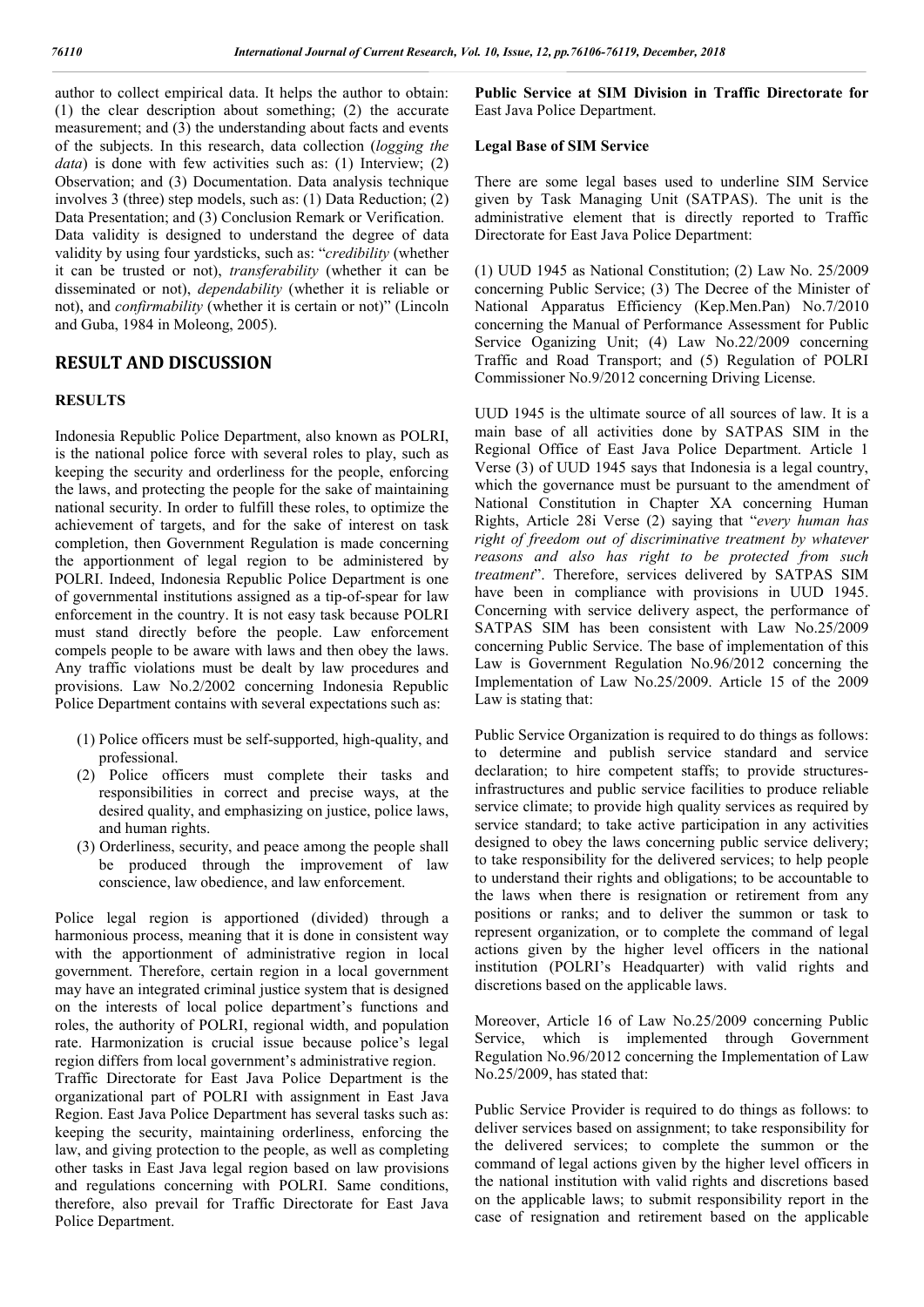laws; and to prepare and evaluate periodic reports of financial and performance issues.

Article 17 of Law No.25/2009 concerning Public Service, which is implemented through Government Regulation No.96/2012 concerning the Implementation of Law No.25/2009, is regulating the prohibitions that must be avoided by public service provider. It is stated that:

Public Service Provider is prohibited from doing things as follows: taking position as Commissioner or Manager in certain business organization, in state-owned enterprise, and in local-owned enterprise; abandoning the tasks and obligations, except for clear, rational and legal excuses based on the applicable laws; hiring staffs without organizational consent; making agreement with other without organizational consent; and violating the principles of public service delivery. Rights and obligations of the people are explained in Article 18 of Law No.25/2009 concerning Public Service, which is implemented through Government Regulation No.96/2012 concerning the Implementation of Law No.25/2009. It is stated that:

Assuming that people already understand the contents of service standards, therefore, they do have rights to monitor the delivery of service standards; to receive responses for the claim they submit; to obtain advocation, protection and service fulfillment; and to acquire services they desire in the desired quality based on the principles and goals of services; and they do have obligations to notify organization leader for correcting services if it is found that services diverge from the standards; to suggest service provider for correcting services if it is found that services do not comply with the standards; and to make a reporting to organization manager or Ombudsman about service provider who deviates from service standards and/or who does not want to correct the services.

In delivering services to the people, SATPAS SIM in East Java Police Department always takes self-evaluation in pursuance of the Decree of the Minister of National Apparatus Efficiency (Kep.Men.Pan) No.7/2010 concerning the Manual of Performance Assessment for Public Service Organizing Unit, which its implementation is referring to the Decree of the Minister of National Apparatus Efficiency and Bureaucratic Reformation No.17/2017 concerning the Manual of Performance Assessment for Public Service Organizing Unit. Driving License (SIM) is the proof of registration and identification given by POLRI to someone who has fulfilled administrative requirements, been verified as physically and mentally healthy, has understandings about traffic regulations, and can show the expected driving skills. SATPAS SIM in East Java Police Department administers SIM Service in compliance with Law No.22/2009 concerning Traffic and Road Transport. Article 77 of the Law is mentioning that people who drive motor vehicle on the road must hold Driving License based on the vehicle they drive. The procedure of SIM Service is designed to produce administrative order and to maintain the proof of driving skill because the safety of road users remain on the hand of SIM holder. The provisions of Article 88 and 89 of Law No.22/2009 concerning Traffic and Road Transport are implemented through POLRI Commissioner's Decree No.9/2012 on Driving License.

**Implementation of SIM Service Legal Base:** Sub-Directorate of Registration & Identification in the Directorate of Traffic

for East Java Police Department, through its SIM Issuer Division, determines and socializes service declaration as a form of performance transparency. The contents of this declaration are that:

- Services are delivered accurately;
- Services are easy to get, affordable, punctual, and with cost certainty in the desired quality;
- Services are given through manners of professionalism, responsiveness, persuasion, responsibility, and ethical code;
- Services are provided involving senses of warranty, equal treatment, non-discrimination, and archival security, with special facilities and special service behaviors on the case of vulnerable group.

Other goal expected from declaration is to measure satisfaction rate of service users in the environment of Traffic Directorate for East Java Police Department. Basically, this Directorate is a public service organization that publishes SIM, and expected to deliver the best service to the people.

The Issuance of New SIM: SIM issuance service involves classifying New SIM into private and public types. The following is the explanation of SIM issuance by the type:

**New SIM Issuance for Private Type:** Private Type refers to SIM on certain classes designed for private transportation. SIM classes in Private Type are explained as follows:

- SIM A, which is used to drive passenger and freight vehicles as private transportation at load limit not more than 3,500 kilograms.
- SIM B1, which is used to drive passenger and freight vehicles as private transportation at load limit more than 3,500 kilograms.
- SIM B2, which is used to drive heavy vehicles, tow vehicles, or vehicles with patch cart or outboard carriage as private transportation at load limit more than 1,000 kilograms.
- SIM C, which is used to drive two-wheel motor vehicles as private transportation designed for a speed more than 40 km/hour.
- SIM D, which is used to drive special vehicles for the disabled or the individual with special necessity.
- Some requirements must be met before acquiring New SIM on Private Type. Different class of SIM requires different conditions:
- SIM A requires: (1) minimum age of 18 years old, (2) having ID Card (KTP), (3) filling into application forms, (4) being physically and mentally healthy, and dressing neatly (man must wear collared shirt, trousers, and shoes), (5) passing theory test, practice test and simulator based-skill test, and (6) paying SIM issuance costs.
- SIM B1 requires: (1) minimum age of 20 years old, (2) having ID Card (KTP), (3) filling into application forms, (4) being physically and mentally healthy, and dressing neatly (man must wear collared shirt, trousers, and shoes), (5) passing theory test, practice test and simulator-based skill test, (6) holding SIM A at least for 12 months, and (7) paying SIM issuance costs.
- SIM B2 requires: (1) minimum age of 20 years old, (2) having ID Card (KTP), (3) filling into application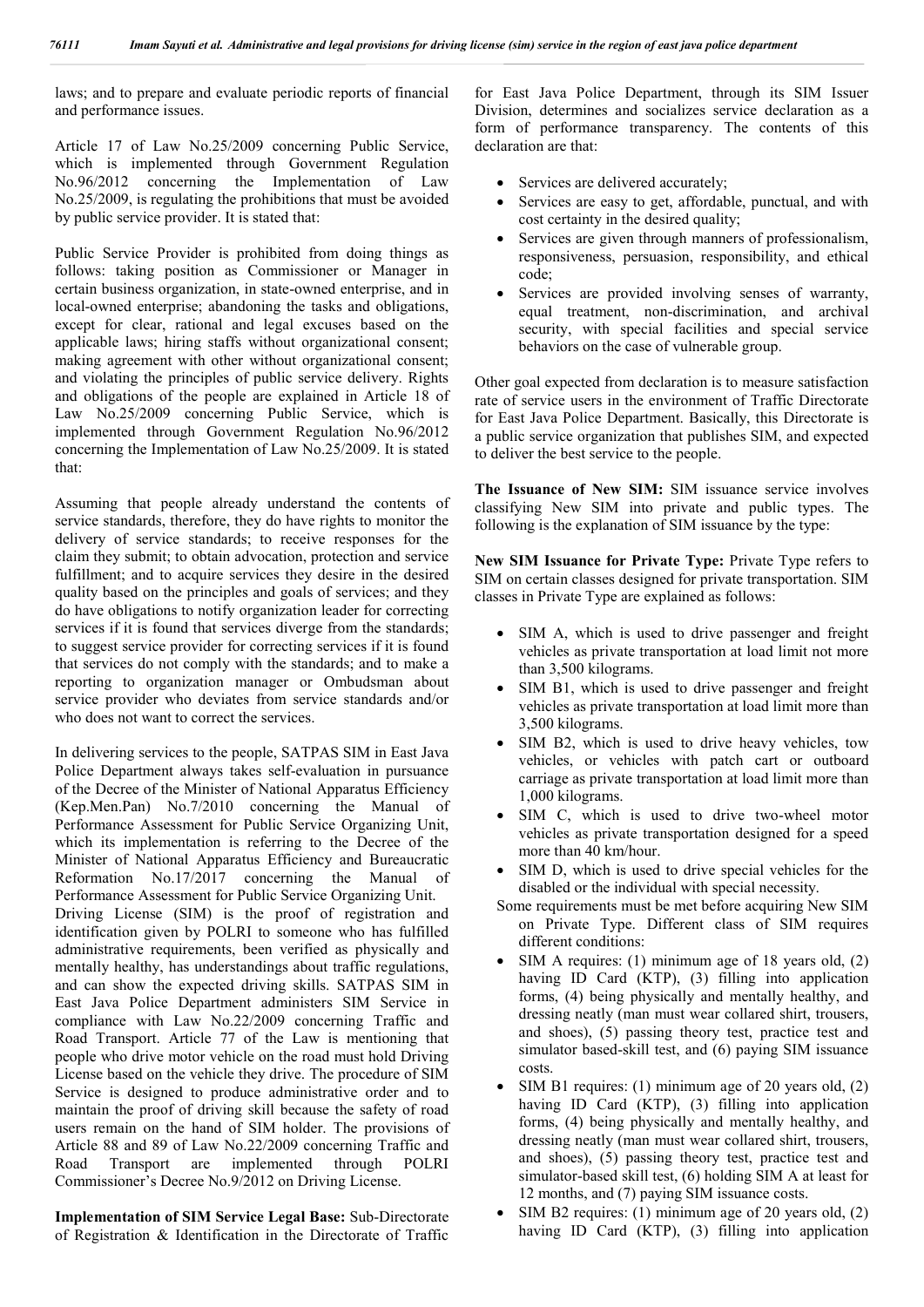forms, (4) being physically and mentally healthy, and dressing neatly (man must wear collared shirt, trousers, and shoes), (5) passing theory test, practice test and simulator-based skill test, (6) holding SIM B1 at least for 12 months, and (7) paying SIM issuance costs.

- SIM C requires: (1) minimum age of 17 years old, (2) having ID Card (KTP), (3) filling into application forms, (4) being physically and mentally healthy, and dressing neatly and wearing shoes, (5) passing theory test, practice test and simulator-based skill test, and (6) paying SIM issuance costs.
- SIM D requires: (1) minimum age of 17 years old, (2) having ID Card (KTP), (3) filling into application forms, (4) being physically and mentally healthy, and dressing neatly and wearing shoes, (5) passing theory test, practice test and simulator-based skill test, and (6) paying SIM issuance costs.

#### **New SIM Issuance for Public Type**

Public Type is SIM on certain classes designed for public transportation. SIM classes in Public Type are explained as follows:

- SIM A Public, which is used to drive passenger and freight vehicles as public transportation at load limit not more than 3,500 kilograms.
- SIM B1, which is used to drive passenger and freight vehicles as public transportation at load limit more than 3,500 kilograms.
- SIM B2, which is used to drive heavy vehicles, tow vehicles, or vehicles with patch cart or outboard carriage as public transportation at load limit more than 1,000 kilograms.
- Some requirements shall be met before acquiring New SIM on Public Type. Different SIM class involves different conditions:
- SIM A Public requires: (1) minimum age of 20 years old, (2) having ID Card (KTP), (3) filling into application forms, (4) being physically and mentally healthy, and dressing neatly (wearing collared shirt, trousers, and shoes), (5) passing theory & practice tests, (6) attending the driving clinic to obtain Notification of Driving Clinic Test (SKUKP), (7) holding SIM A (on Private Type) at least for 12 months, and (8) paying SIM issuance costs.
- SIM B1 Public requires: (1) minimum age of 22 years old, (2) having ID Card (KTP), (3) filling into application forms, (4) being physically and mentally healthy, and dressing neatly (wearing collared shirt, trousers, and shoes), (5) passing theory & practice tests, (6) attending the driving clinic to obtain Notification of Driving Clinic Test (SKUKP), (7) holding SIM B1 (on Private Type) at least for 12 months, and (8) paying SIM issuance costs.
- SIM B2 Public requires: (1) minimum age of 23 years old, (2) having ID Card (KTP), (3) filling into application forms, (4) being physically and mentally healthy, and dressing neatly (wearing collared shirt, trousers, and shoes), (5) passing theory & practice tests, (6) attending the driving clinic to obtain Notification of Driving Clinic Test (SKUKP), (7) holding SIM B2 (on Private Type) or SIM B1 Public at least for 12 months, and (8) paying SIM issuance costs.

#### The Extension of Old SIM

Expiration period for SIM is 5 (five) years. Before SIM period ends, the holder must extend it. This extension is important because if the expiration period is past, SIM is considered as effectively unusable. The extension of Old SIM in the Regional Office of East Java Police Department requires SIM extension supplicants to fulfill several conditions: (1) filling extension forms, (2) having ID Card for Indonesian citizens or holding immigration documents for foreign citizens, (3) holding old SIM, (4) passing Simulator-Based Skill Test, (5) being physically and mentally healthy, and dressing neatly (wearing collared shirt, trousers, and shoes), and (6) paying SIM extension costs. One thing to be noted by extension supplicants is that SIM extension process must be done before the expiration period of old SIM ends. If extension process is taken after expiration period passes over, SIM holder must redo the procedure of New SIM issuance based on SIM class held.

#### **SIM Administrative Costs**

Government Regulation No.50/2010 concerning Tariff on Non-Tax National Revenue (PNBP) Type in POLRI's Premises has arranged the administrative costs of New SIM issuance and Old SIM extension as follows:

- 1. Cost for New SIM A is IDR 120,000.-
- 2. Cost for Extension of SIM A is IDR 80,000.-
- 3. Cost for New SIM B1 is IDR 120,000.-
- 4. Cost for Extension of SIM B1 is IDR 80,000.-
- 5. Cost for New SIM B2 is IDR 120,000.-
- 6. Cost for Extension of SIM B2 is IDR 80,000.-
- 7. Cost for New SIM C is IDR 100,000.-
- 8. Cost for Extension of SIM C is IDR 75,000.-
- 9. Cost for SKUKP is IDR 50,000.-

**Allowances for SIM Holding:** There is allowance given to several SIM classes by which the usage of certain SIM is considered as comparative to the usage of other SIM. To be noted, this allowance is only provided by the condition that the load carried by the vehicle is same or less among the compared SIMs. The arrangement for this comparison is explained as follows:

- a. SIM A Public is allowed to drive motor vehicle designed to use SIM A.
- b. SIM B1 is allowed to drive motor vehicle designed to use SIM A.
- c. SIM B1 Public is allowed to drive motor vehicle designed to use SIM A, SIM A Public, and SIM B1.
- d. SIM B2 is allowed to drive motor vehicle designed to use SIM A and B1.
- e. SIM B2 Public is allowed to drive motor vehicle designed to use SIM A, SIM A Public, SIM B1, SIM B1 Public, and SIM B2.

As indicated in Standard Operating Procedures (SOP), the mechanism of procedures and requirements of SIM Service implemented by SATPAS SIM at the Regional Office of East Java Police Department is explained in the following sections.

**The Mechanism of Procedures and Requirements of SIM**  Service: Driving License (hereafter called as SIM) is a token issued by POLRI to gives supplicants a right or permit to drive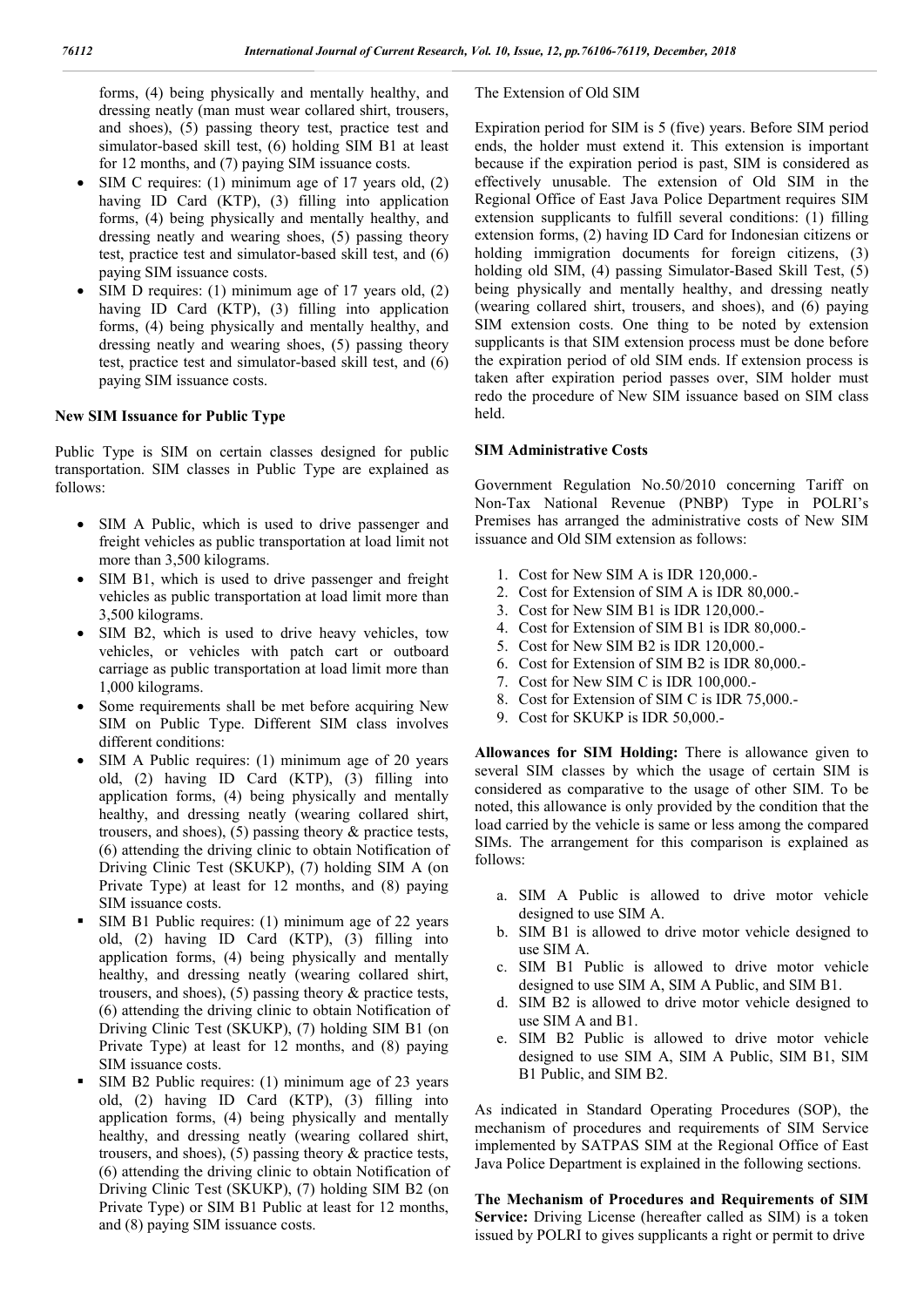

Source: Website of East Java Police Department, 2018

#### **Figure 1. Online Services by Traffic Directorate for East Java Police Department**



#### **Figure 2. Website of Traffic Directorate for East Java Police Department**

vehicle. Therefore, SIM is an official notification relating with traffic functions released by POLRI to be received by the supplicants. Supplicants receive SIM only after they pass provisions or requirements, although in some cases, police department still does comparative checkup with biological data and police records. Provisions about SIM Service are regulated by KAPOLRI's Decree No.18/2014 concerning Procedures of Driving License (SIM) Issuance. Traffic Directorate for East Java Police Department has provided some SIM-related websites that can be accessed by people. These websites contain with many online services that inform the people about procedures of SIM administration.

Driving License (SIM) has expiration period of 5 (five) years since the date of release. If this period is about to end, the holder must extend it. Every citizen who uses SIM Service must complete procedures and requirements stated in SIM Policy. Therefore, as indicated by KAPOLRI's Decree No.18/2014 concerning Procedures of Driving License (SIM) Issuance, SIM Service can be depicted in the following figure.

#### **Procedures of New SIM Issuance**

1. SIM Issuance costs can be paid through Automatic Teller Machine (ATM), mini-ATM, and bank teller centers.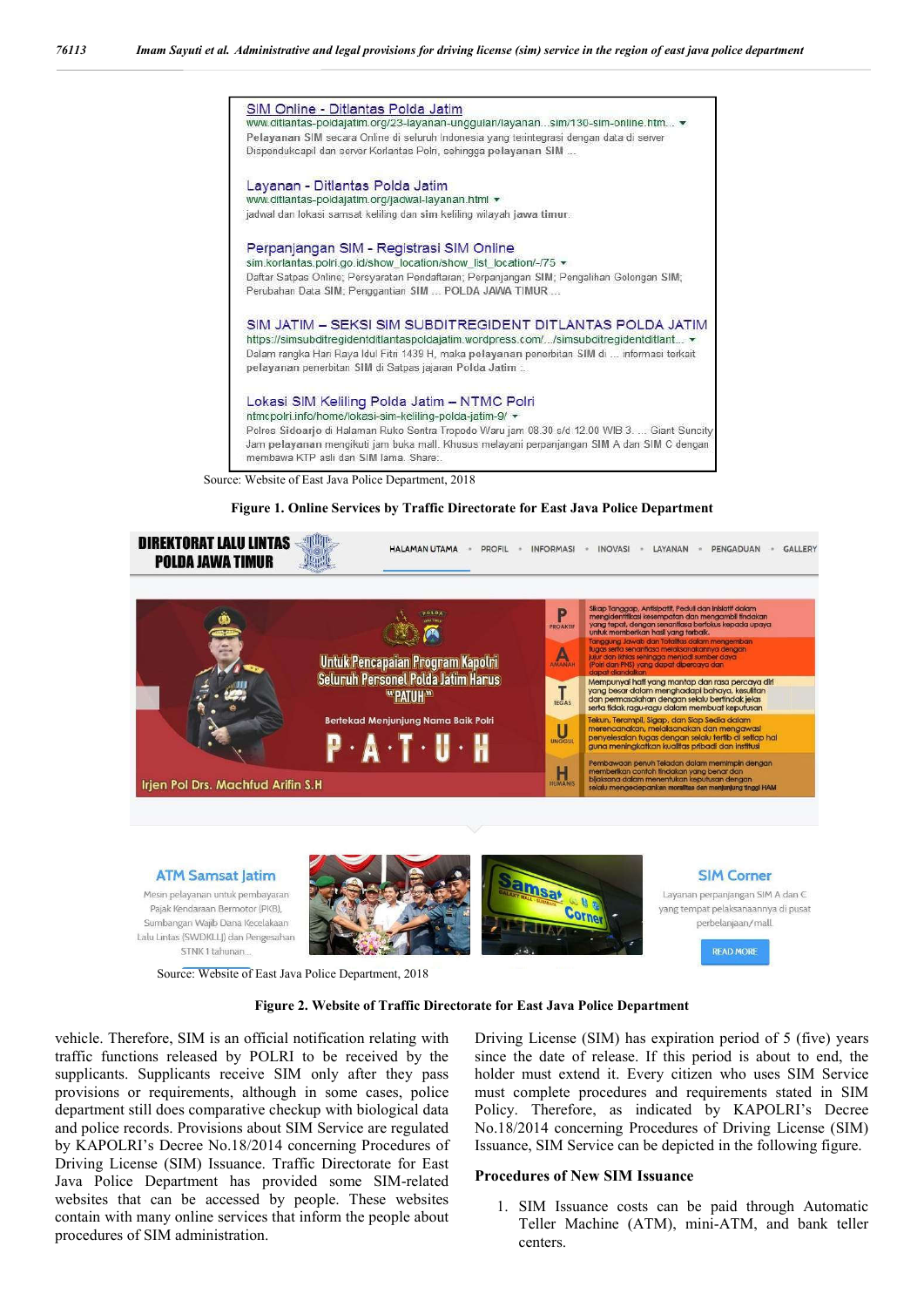

Source: Website of East Java Police Department, 2018

#### **Figure 3. The Mechanism of New SIM Issuance and Class Upgrading**

- 2. Registration is done by filling into registration forms enclosed with the required documents.
- 3. Supplicants must attend Theory Test concerning AVIS (*audio visual integrated system*).
- 4. If they pass, it is followed by Practice Test. If they fail, they must redo the test at least for 7 days after the failure, or at longest for 60 days. For 60-day period, there is a warranty for registration expense refund.
- 5. Supplicants must attend driving skill practice test. If they pass, it continues to identification process. If they fail, they must redo the test at least for 7 days and at longest for 60 days. For 60-day period, there is a warranty for registration expense refund.
- 6. Identification period is done by checking test documents and taking fingerprint of 10 digits on the allocated forms.
- 7. The production (the printing) of SIM goes along with taking supplicants' photograph and signatures to complete printing requirement.

The following is the result of interview with police respondent concerning Procedures and Requirements of SIM Service delivered by Traffic Directorate for East Java Police Department. "Citizens take benefits from using SIM Service either manual or online. The requirements of each service are not really different. Only, in online service, service users must show the result of scanned administrative token and post it into SIM Service Web. After taking online registration, users receive registration number, and this number is used for verification process at the Regional Office of Traffic Directorate for East Java Police Department. Until today, people do not know that online services have been provided. Some may know that such service exists but they find difficulty to use it or feel hesitate from using it".

#### **Another police respondent also supports the finding above:**

"Police officers at Traffic Directorate for East Java Police Department have worked sincerely to deliver the best practice of SIM Service.

This best practice of SIM Service does not discriminate the users either between those who use manual or online services".

Based on the results of interview above with police respondents, it can be deduced that both manual or online services require supplicants to complete identity forms on the website page. Supplicants print registration code and bring this code along with registration documents to the police officer at the police counter selected by website. At the counter, supplicants are given questionnaire forms to be filled, which can be filled either manually or through online. Result of interview with user respondent shall give another understanding about Procedures and Requirements of SIM Service delivered by Traffic Directorate for East Java Police Department. "Today, I shall receive SIM that I apply for. Either procedures or requirements of SIM service are not confusing me. The current terms for SIM service do not really differ from the previous. I just know that SIM service starts to be available online. Other applicant who sat beside me yesterday told me about this online service. He said that SIM online service is very easy. He registered online and came to the office only for photograph. He also informed me that procedures and requirements in manual or online services are not quite different. Only, in online service, the supplicant must show the scanned administrative token and send it into SIM Service Web. Supplicants who take online registration then receive registration number, and this number is used in the verification process at the Regional Office of Traffic Directorate for East Java Police Department".

#### **Other user respondent gives the quite same opinion**

"I do not find both procedures and requirements of SIM service as giving me difficulty. Even, the curent requirements do not differ a lot from the previous. Online service has made everything so easy. People just do register by online, and go to the office for photograph. Procedures and requirements in manual or online services are not quite different. The difference is only found in the use of website in online service."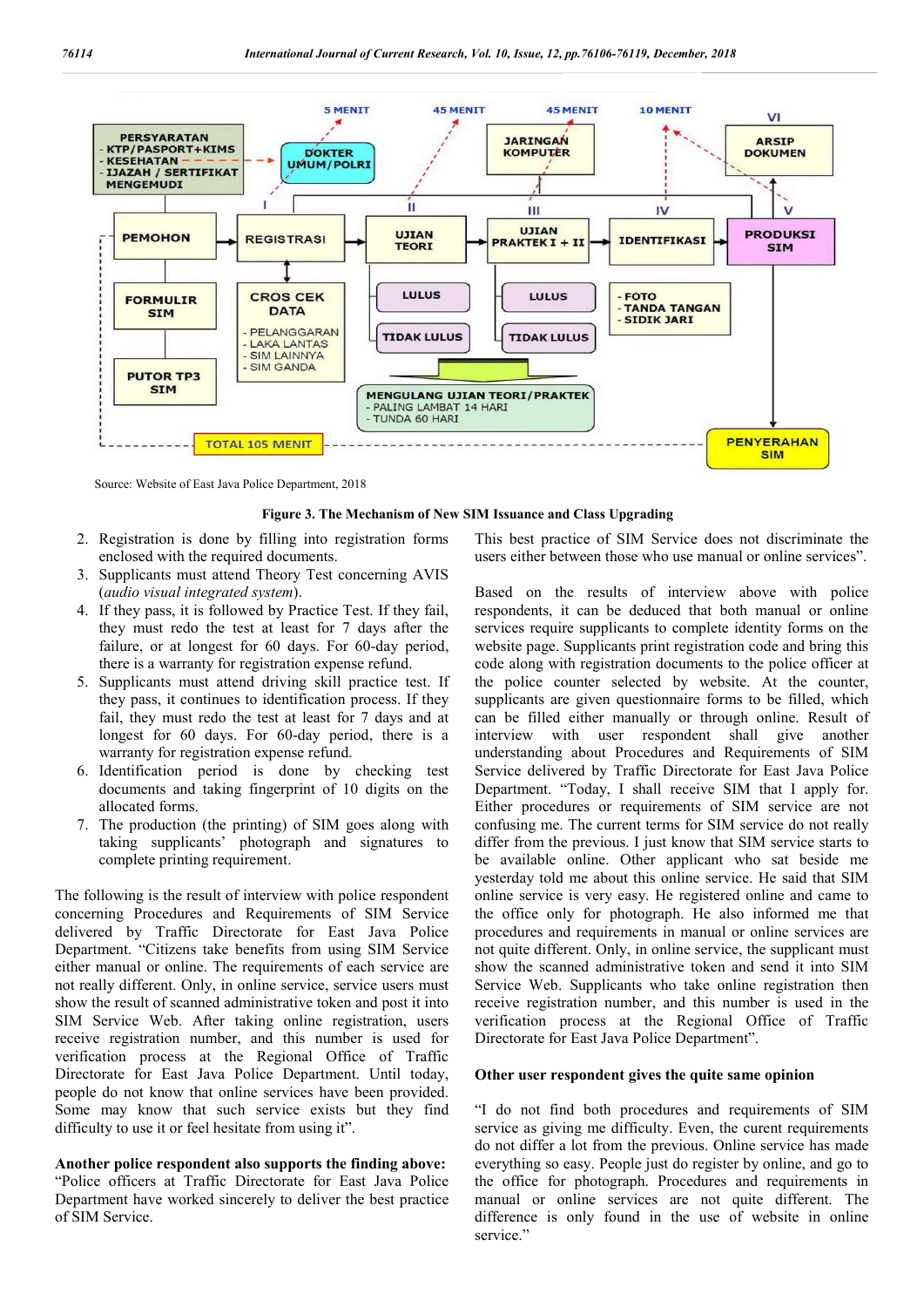As indicated by the results of interview above with service users, it is asserted that online service gives the users the easier method to walk through SIM Service. Registration number they get from online registration shall be used for data verification at the Regional Office of Traffic Directorate for East Java Police Department. This verification is also done online, and followed by fingerprint and photograph taking sessions. When these sessions are over, it may not need a long waiting time to receive the finished SIM.

# **DISCUSSION**

**Public Service at SIM Division in Traffic Directorate for** East Java Police Department

#### **Legal Base of SIM Service**

Driving License (SIM) Service in the region of East Java Police Department is a public service delivered by the police to the people. POLRI (Indonesian Police) has provided SIM Service for 50 years, and the people begin to aware that POLRI is the only institution that delivers SIM Service since the beginning of Reformation Era. SIM Service has been demanded to be professional, procedurally articulate, moral, and transparent to minimize negative perception of the society. Therefore, POLRI's members, especially Traffic Police, shall be equipped with knowledge, understanding, and skill relating with Registration & Identification of Driving License. These self-attributes can be developed through activities such as training, upgrading and education. Indeed, Traffic Police is required to have many understandings about SIM, such as SIM's definitions and its legal bases, requirements for acquiring SIM (including age, administrative, and health conditions), tests involved in SIM issuance, SIM costs, and sequential order for acquiring SIM.

Further explanations about SIM are given as follows:

- Driving License, as also called SIM, is a legitimate token of driving competency, an instrument of control, and a proof of forensic data, used by the police to ensure that the holder has passed tests on knowledge, competency and skill in driving motor vehicle on the road based on which the holder shall aware with law provisions concerning Traffic and Road Transport.
- Task Managing Unit for SIM Service, as also called SATPAS SIM, is one of POLRI's managing elements that does the jobs in Traffic Division but the jobs involve activities inside and outside office building environments.
- Driver is an individual who holds SIM and drives motor vehicle on the road based on the SIM held.
- Registration & Identification, as also called *Regident*, is a process to ensure that SIM holder has qualifications and abilities to drive motor vehicle based on the SIM held.
- SIM International is SIM used in other country that has made international agreement with home country concerning SIM usage.
- Theory Test is the assessment on knowledge and understanding rates about traffic laws, base technique of motor vehicle, motor vehicle driving method, and traffic courtesy.
- Practice Test is the assessment on ability and skill in driving motor vehicle and also on traffic courtesy on the road.
- Simulator is a device used to examine skill, ability, anticipation, reaction, concentration, and behavior relating with driving motor vehicle.

There are some legal bases underlining SIM Service in the region of East Java Police Department.

- 1. Law No.2/2002 concerning Police Department for Indonesia Republic.
- 2. Law No.22/2009 concerning Traffic and Road Transport.
- 3. Law No.25/2009 concerning Public Service.
- 4. Government Regulation No.50/2010 dated on 25 May 2010 concerning Tariff on Non-Tax Revenue Type Received by POLRI.
- 5. KAPOLRI's Decree No.9/2012 concerning Driving License.

SIM Service in the environment of East Java Police Department is a policy or declaration about a manual of action, a direction, and a program for implementing certain activities or plans. In the model suggested by Meter & Horn (1975), it is explained that humanity and psychological factors have affected policy implementation. There are 6 (six) factors determining both policy and policy outcome. These factors include:

- Size and goal of policy.
- Resource.
- Communication and implementation (enforcement) across organizations.
- Characteristic of the implementing agency.
- Social, economical and political conditions.
- Disposition of implementation or organization.

Size and goal of policy are constituting the direction of policy. Resource mostly consists of funds or incentives. Characteristic of the implementing agency is characteristic that affects the capacity of organization in implementing policy. Implementation capacity is about competency and number of agency staffs, supervision, political resource, freedom degree in making vertical communication inside or outside organization, and formal and informal relationship between agencies and policy makers (Amir Santoso, 1987). Abdul Wahab (1991) said that each policy factor in Meter & Horn's model is closely related one another in terms of goal and resource. The implementing agency can be formal or informal organizations. These organizations do communication concerning implementation, especially when implementation must involve relationship between political system and target groups. Grindle proposes a model consisting of 3 (three) policy components, such as: policy goal, policy implementation activity and policy outcome. Policy implementation activity begins only when policy goal has been set, when implementation programs have been designed to achieve this goal, and when there is fund allocated to these achievement programs. Policy implementation activity is affected by policy context. There are 6 (six) factors determining policy context, such as: the interests affected, the type of benefits, the extent of change envisioned, the site of decision making, the program implementors*,* and the resources committed*.* Moreover, policy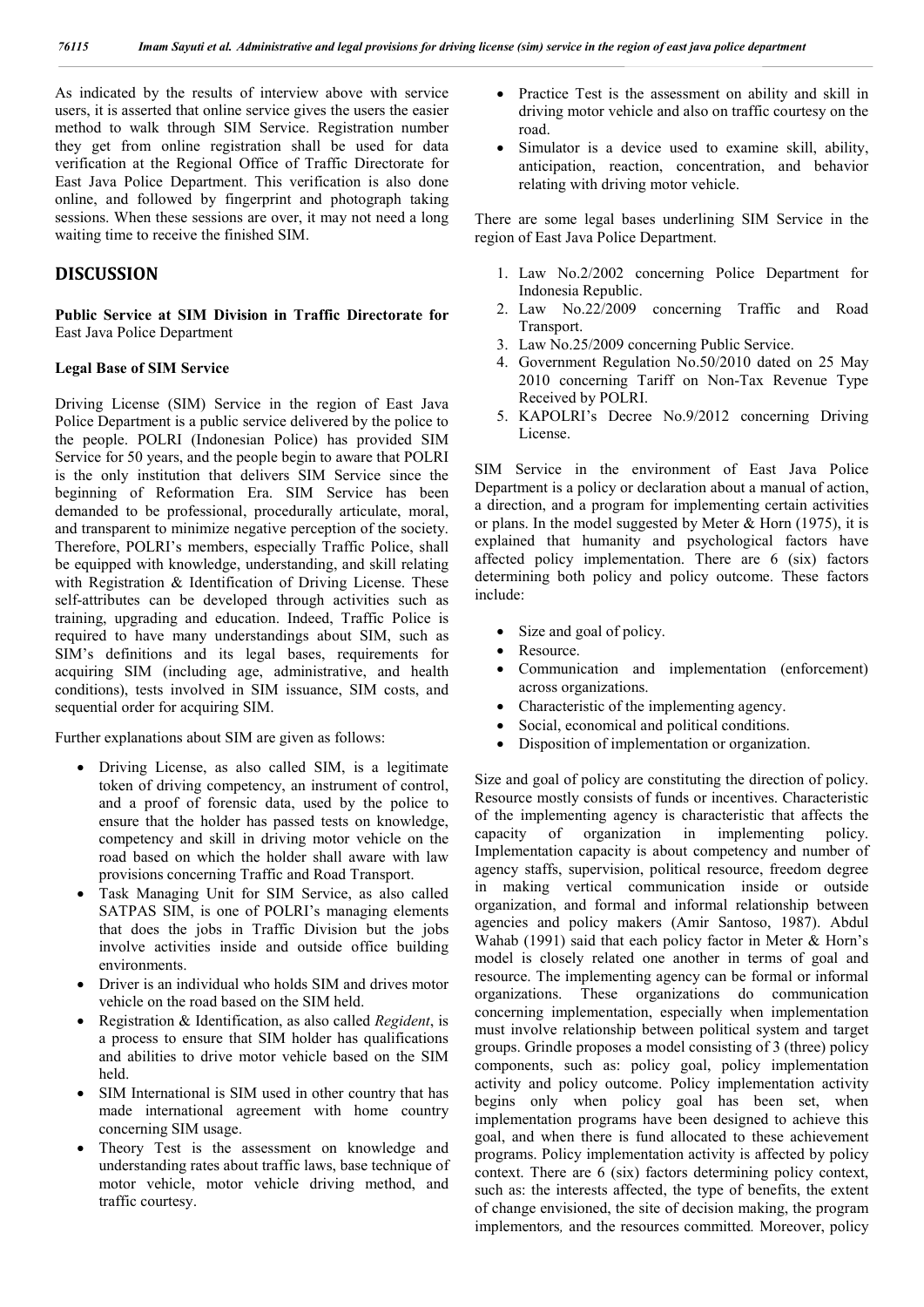outcome is determined by 3 (three) factors such as: power, interest, and strategy used to implement policy; characteristic of regime and institution; and compliance and responsiveness. By taking these into account, first minor proposition is then suggested:

#### **Minor Proposition 1**

If legal base for SIM Service is yet to be obeyed by the people, the consequence is that the people is not very supportive to the service orderliness and also to the importance of good driving behavior.

#### **Implementation of SIM Service Legal Base**

The provisions concerning Driving License (SIM) Service in the region of East Java Police Department represent a bureaucratic instrument used to achieve the goals of policy. As said by Rourke in Ansori (2004), bureaucracy is an administrative system that executes structured daily jobs, in clear hierarchy, based on written procedures, and done by person with proper competencies and skills. Bureaucracy is the best form of organization because it provides consistency, sustainability, predictability, stability, caution, efficient performance, justice, rationalism, and professionalism. Shortly, the benefits of bureaucracy can be described through: (1) efficiency, (2) ideally suitable to minimize the effect of politics and certain individuals in organizational decisions, and (3) being the best form of organization because it allows governmental officers to identify and to control *who is responsible for what*.

The provisions concerning Driving License (SIM) Service in the region of East Java Police Department have represented ideal type characteristics of bureaucracy. These characteristics are elaborated as follows:

- 1. SIM Service provisions are the official rules with functional sustainability.
- 2. It emphasizes on certain skills, and this emphasis is enforced by:
	- a. Making certain skills as the consistent part of job division system.
	- b. Distributing authority through a sense of justice to everyone who deserves the position due to the skills possessed.
	- c. Using a compulsion instrument to obtain compliance stability, especially at exceptional cases.
- 3. Personnel organization submits to hierarchy principle, meaning that the subordinates always stand under supervision of the superiors.
- 4. Behavioral norms of the employees are mostly technical. Rational implementation of policy, therefore, always involves specialization.
- 5. In rational implementation of policy, administrative staffs must be separated from the position of production or administrative instruments.
- 6. In rational implementation of policy, no position of employment is given to someone who still holds a job.
- 7. Actions, decisions, and administrative rules are formulated into written procedures.

Having characteristics of bureaucracy, the provisions concerning Driving License (SIM) Service in the region of East Java Police Department, therefore, do separate discretions between bureaucracy and politic. Through his famous article, *"The Study of Administration"*, published on 1 November 1886, Wilson declared the urgency to separate roles played by bureaucracy and politic.

*"This is a distinction of high authority, eminent German writers insist upon it as of course. Bluntschili, for instance, bids us to separate administration alike from politics and from law. Politics, he says, is state activity 'in things great and universal', while 'administration, on the other hand', is the activity of the state in individual and small things. Politics is thus the special province of the statesman, while administration is of the tehnical official. 'Policy does nothing without the aid of administration'; but administration is not therefore politics"* (Wilson, *www. teachingamericanhistory. org,* accessed on 2009; Wilson in Shafritz and Hyde, 1997).

To be noted, human resource management has a very important position in any organizations, either those in public or private sector. Foulkes (1975) from IK-LAN (2006) said, *"For many years, it has been said that capital is the bottleneck for developing industry. I don't think this any longer holds true. I think it's the work force and the company's inability to recruit and maintain a good work force that does constitute the bottleneck for production.... I think this will hold true even more in the future."* As said in Beentham (1975), there are 3 (three) main elements constituting bureaucracy concept. *First*, bureaucracy is perceived as *technical instrument*. *Second*, bureaucracy is viewed as independent power in the society, but only as long as bureaucracy has *inherent tendency* to cling to its use as technical instrument. Finally, *third*, bureaucrats' behavior must be redefined because they are always incapable to separate their behavior from their own interests as a particular group of society (Thoha, 2005). Bureaucrats are the frontline instrument of the nation in delivering public services to the citizens. Therefore, they are required to be neutral and also prohibited from using political and social backgrounds of the citizens as the bases of consideration in delivering public services. The proponents of welfare-state concept believe that if the nation provides more benefits to the citizens, then there will be less number of strikes, violences or anarchism, especially done by the marginal people or those who feel that national benefits are not evenly distributed. Four tasks must be served to people by welfare-state. These include:

- 1. To deliver security.
- 2. To supply social services.
- 3. To decrease social costs.
- 4. To control reproduction rate.

Welfare-state rejects social revolution concept proposed by Marxists. People welfare still can be delivered through welfare-state concept instead of revolution imperative required by Marxists. Indeed, Marxists' revolution concept has been replaced by gradual change aiming toward less radical reformation agenda. Important value brought by welfare-state concept is to reduce the divide gap between the rich and the poor by distributing benefits from the rich to the poor. Such distribution is managed by the state, and among the methods is by putting labors and entrepreneurs on the balancing position where both have same and equal rights. Within the frame of welfare-state, the labors do not dominate economical sector and decide economical policy, but they become active actors who build national economy, as what entrepreneurs do. Some entrepreneurs, indeed, without governmental interference,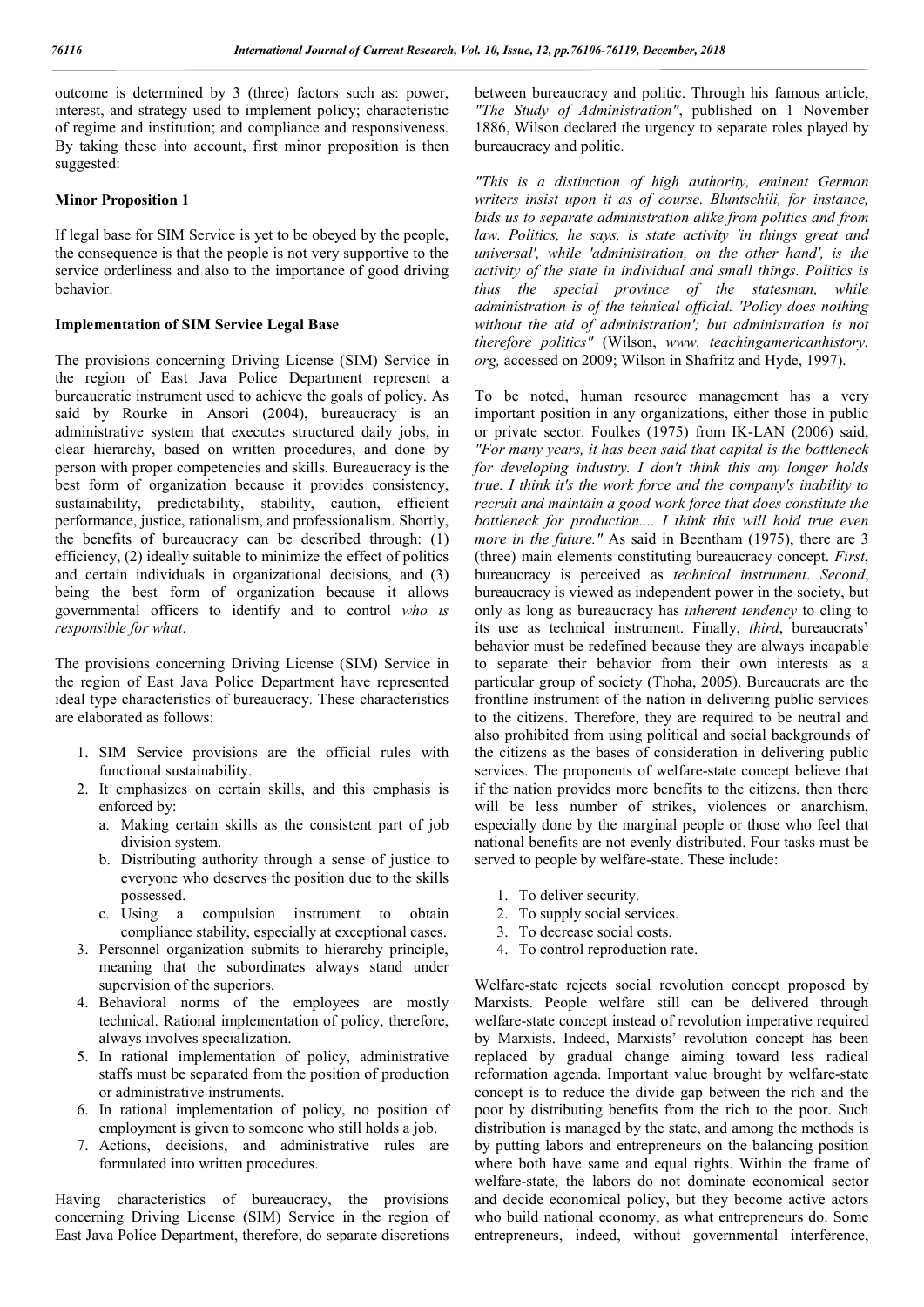attempt to develop open forum with the labors. This forum helps entrepreneurs to negotiate employment policy with labors based on *win-win solution* principle. Welfare-state concept believes that economic change in fast and radical ways may trigger great disaster and huge distortion. Slow but sure economic rate still gives economic safety to the welfare-state. People need bureaucratic realization more instead of others, and among the bureaucratic benefits is that people as the citizen has right to receive equal treatment without suffering from discrimination.

Based on the explanations above, second minor proposition is then proposed:

**Minor Proposition 2:** If legal base for SIM Service is yet to be carried on as it should be, then the consequence is that SIM Service cannot afford the required quality standard, and SIM supplicants are lacking of knowledge about good driving behavior.

#### **The Mechanism of Procedures and Requirements of SIM Service**

Public service delivery is always seen as an activity done by individual or group of individuals, or certain agency, to give assistance or easiness to the people to attain certain interests and goals. Public service is very crucial thing because it serves many people who may have diversity of interests and goals. Public service institutions can be either managed by government or non-government organizations. Under government management, bureaucratic organization is the frontline organization in delivering public services. In relating with governance implementation, bureaucracy is a tip-of-spear in public service delivery that the process involves various governmental policy programs. However, in reality, people define bureaucracy in different way from the early intention of bureaucracy, which is designed only to do the governmental jobs. In accomplishing governmental jobs (including delivering public services), people perceive that bureaucracy comprises with long and circumventing processes. As a result, when people must use governmental services, bureaucracy is the first institution condemned for its negative image. Osborne and Gaebler (2002) declared that the government must develop visions and missions suitable to the delivery of public services. After the launching of decentralization, human resource in governmental personnel is developed based on visions, missions, and innovation ideas, and also equipped with the capacity to bring along entrepreneurship spirit to their task accomplishment.

This spirit is a work spirit emphasized on producing something rather than depleting budget, and the desired output from this emphasis is the improvement of public services by which public interests are surely satisfiable. Concerning with this view, it can be underlined that within public service context, the success of public service is determined by two elements, respectively bureaucracy (the servant) and people (the served). Public service quality, therefore, is then understandable from two aspects. First is the internal aspect of bureaucratic organization (the servant), while second is the external aspect of organization, relating with the benefits received by people. Public service is identical with the representation of governmental bureaucratic existence because it is directly related with one governmental function, which is, to serve the people. Therefore, public service quality is a reflection of governmental bureaucratic quality. In the past, public service paradigm gives many roles to the government as *sole provider*. The roles of non-government actors are understated or marginalized. Indeed, people and private only have few roles in public service delivery. Procedures and requirements do have interrelated parts by which certain goals are achieved through stages. Framework systems of the procedures are interacted one another and organized into a comprehensive scheme to implement activities or functions to achieve the goals. Procedures refer to the sequence of *clerical jobs*, which mostly involve few persons at certain jobs or in many jobs to give equal treatment to the people. Service is an output of bureaucracy, and therefore, Traffic Directorate for East Java Police Department always attempts to deliver services at primary or high quality. One form of bureaucratic reformation on this service is by providing online service at all governmental lines.

Service delivery procedures are the general description about what service provider must do to provide the desired service to the served. SIM Service already has clearly defined procedures. Requirements of SIM Service have explained documents and anythings that people must prepare before they go to SIM Service counter. Either procedures or requirements of SIM Service represent an inseparable unity as said by Djumara (2007) in Chapter 2 Theory, that "procedures and requirements of public service are constituting the provisions that must be complied in serving the people by which it minimizes error risk in service delivery". Attending this opinion, procedures and requirements of SIM Service must be understood because few deviations out of these shall give enough excuses for errors and slacks in service delivery. It is upheld by the following opinion:

Procedures and requirements of SIM Service are not quite different either for those given manually or through online. However, online service is not widely acknowledged by people, and such lack of familiarity has decreased its use potentials. The immediate solution to this problem is by socializing online-based SIM Service. Indeed, without socialization, good programs are hardly recognized by the target people (Nurcholish, 2005). In the context of onlinebased SIM Service, socialization can be made equal to communication. Despite the same goal they share in this context, they have different meaning, but still both cannot be separated. Socialization is carried on by using printed and electronic media, including information technology, which are accessible by the people, in order to maximize the utilization of online-based SIM Service. Customer satisfaction to the information about online service must be surely obtained, and therefore, good and precise socialization shall increase people knowledge about online service. Participation instrument shall be carefully selected from which the socialization becomes the success key of online-based SIM Service.

Pursuant to the explanations above, third minor proposition is written as follows:

### **Minor Proposition 3:**

If the mechanism of procedures and requirements of SIM Service is not yet implemented as it is expected to be, therefore, SIM Service shall find its quality standard decreasing and fail to increase drivers' knowledge about good driving behavior.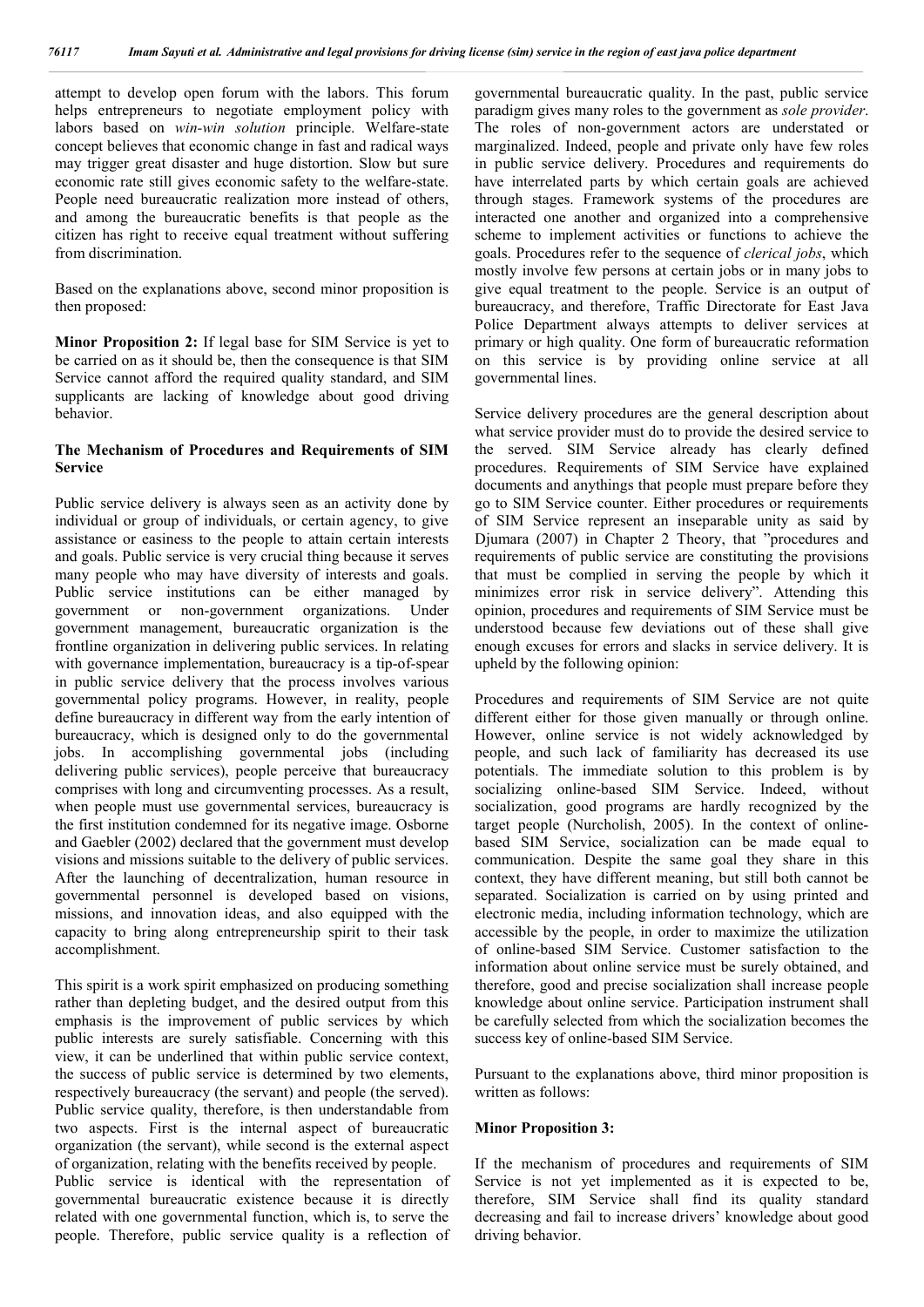# **Conclusion and Suggestion**

# **Conclusion**

Public service delivered by Driving License (SIM) Division, Traffic Directorate for East Java Police Department, is described as follows:

# **Legal Base of SIM Service Delivery**

Legal base of SIM Service delivered by Administrative Managing Unit for SIM Service (SATPAS SIM) in Traffic Directorate for East Java Police Department is not complied yet by the people who use the service, and the consequence is that the people is not very supportive to the service orderliness and also to the importance of good driving behavior.

# **Implementation of SIM Service Legal Base**

Legal base of SIM Service is not implemented yet as it should be by Administrative Managing Unit for SIM Service (SATPAS SIM) in Traffic Directorate for East Java Police Department, and the consequence is that SIM Service cannot afford the required quality standard, which therefore, SIM supplicants are lacking of knowledge about good driving behavior.

# **Mechanism of Procedures and Requirements of SIM Service**

Procedures and requirements of SIM Service, either those given manually or through online, are still *negotiable* in certain way and method. SIM Service is yet to be delivered based on Standard Operating Procedures, and therefore, SIM Service must find its quality standard decreasing and fail to increase drivers' knowledge about good driving behavior.

# **Suggestion**

SATPAS SIM at the Regional Office of East Java Police Department finds as necessary for maintaining and improving service quality. Some activities shall be taken to make these goals coming true.

# **Restructuring**

SATPAS SIM at the Regional Office of East Java Police Department has delivered SIM Service through *Quick Wins*  Program to produce the desired quality and also the desired driving behavior that create security, safety, orderliness, and smoothness to the users of traffic. The restructuring of SIM Service that facilitates the operation of *Quick Wins* Program must lead to the best quality of service delivery.

# **Improving Service Access**

Service access is an important element to achieve the goals of public service restructuring, which among others is that service users can receive the best quality service.

# **Improving Structures and Infrastructures**

Service restructuring always needs service structuresinfrastructures and also service supporting facilities that not only help service provider to deliver service at the desired quality but also affect the process to achieve this quality.

# **Improving** *Complaint Center* **Service**

The presence of *Complaint Center* is a sign of care where service-related complaints will be dealt properly as evaluation on performance, from which the result of evaluation becomes the base to correct or improve the existing service quality.

# **REFERENCES**

- Albrow, Martin. 1989. *Birokrasi*. Terjemahan A. Rusdi Karim dan Totok Daryono, PT. Tiara Wacana, Yogya.
- Agustino. Leo. 2008. *Dasar-Dasar Kebijakan Publik.* CV Alfabeta. Bandung.
- Arikunto, Suharsimi. 2006. *Prosedur Penelitian : Suatu Pendekatan Praktek*. PT. Rineka Cipta. Jakarta.
- Assegaff, Mohammad. 2009. "Pengaruh Kualitas Pelayanan Terhadap Kepuasan Pelanggan (Studi Pada Perusahaan Penerbangan PT. Garuda Di KotaSemarang)". *Jurnal Ekonomi dan Bisnis.Vol. 10. No. 2.Juli. Hal. 171 – 186*. Unisulla Semarang. Semarang.
- Asshiddiqie, Jimly. 2006. *Pengantar Ilmu Hukum Tata Negara Jilid II*. Sekretariat Jenderal dan Kepaniteraan MK RI.Cetakan Pertama, Juli 2006.Jakarta.
- Barata. Atep Adya. 2003. *Dasar-dasar Pelayanan Prima*. PT Gramedia Pustaka. Jakarta.
- Bogdan & Biklen. 1998. *Qualitative Research for Education : An Introduction to Theory and Methods.* London: Allyn and Boston. Boston Inc.
- Budiarto, Arif dan Mahmudah, 2007, *Rekayasa Lalu Lintas,*  UNS Press, Surakarta.
- Chandler, Ralph C. 1994. *Deontological Dimension of Administrative Ethics* dalam Cooper, Terry L., *Handbook of Administrative Ethics*, Marcel Dekker, Inc, New York.
- Denhardt, Janet V. and Robert B. Denhardt. 2007. *The New Public Service: Serving, not Steering*. Expanded Edition. Armon, New York: M.E. Sharpe.
- Denhardt,Robert B., Denhardt.Janet V., and Blanc, Tara A. 2014. *Public Administration: An Action Orientation*. Seventh Edition. Wadsworth, Cengage Learning. Boston. USA.
- Downs, Anthony. 1967. *Inside Bureaucracy*, Litle Brown and Company, Boston, USA.
- Dunn. William N. 2000. *Pengantar Analisis Kebijakan Publik.*  Yogyakarta: Gadjah Mada University Press.
- Dwiyanto, Agus. 2006. *Reformasi Birokrasi Publik*. Gadjah Mada University Press. Yogyakarta.
- Fredericksan, George H and Smith B. Kevin. 2002. *The Public Administration Theory Primer,*Westview Press, USA.
- George III. Edward C. 1980. *Pelayanan Publik (Implementing Public Policy)*. (Edisi Terjemahan). Gramedia. Jakarta.
- Guntur, Muhammad dan Bambang Setiaji. 2003. *Analisis Service Quality terhadap Kepuasan Pelanggan pada PDAM Kota Surakarta*. Universitas Muhammadiyah. Surakarta.
- Henry, Nicholas. 1995. *Administrasi Negara dan Masalahmasalah Publik,* Terjemahan Lusiana D. Lontoh PT. Raja Grafindo Persada, Jakarta.
- Kaur, Kiran dkk. 2006. *Quality management service at the University of Malaya Library*. Library Management. 27 (4) : 249-256.
- Kepala Kepolisian Negara Republik Indonesia. 2012. Peraturan Kepala Kepolisian Negara Republik Indonesia Nomor 9 Tahun 2012 *Tentang Surat Izin Mengemudi*.
- Mas'ud, Fuad. 2004*. Survai Diagnosis Organisasional : Konsep dan Aplikasi*. Badan Peneribit UNDIP. Semarang.